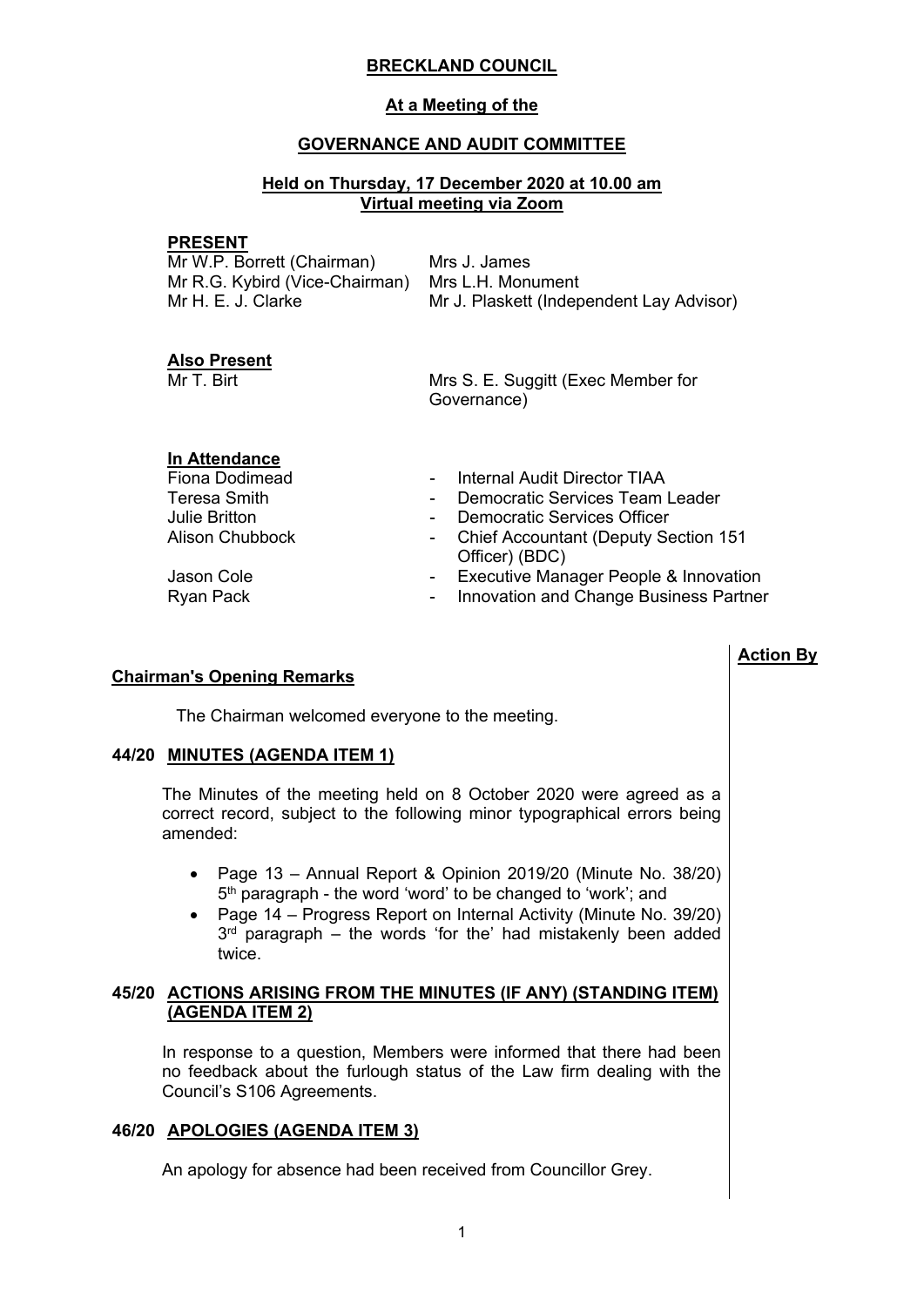## **47/20 URGENT BUSINESS (AGENDA ITEM 4)**

None.

## **48/20 DECLARATION OF INTERESTS (AGENDA ITEM 5)**

None declared.

## **49/20 NON-MEMBERS WISHING TO ADDRESS THE MEETING (AGENDA ITEM 6)**

Councillor Tim Birt and Councillor Sarah Suggitt.

Councillor Suggitt was in attendance in her capacity as the Executive Member for Governance.

### **50/20 TRAINING (STANDING ITEM) (AGENDA ITEM 7)**

None.

## **51/20 STRATEGIC RISKS UPDATE (AGENDA ITEM 8)**

As this report was part exempt, it was agreed that the public part of the report would be discussed separately, and the private and confidential appendix would be discussed at the end of the meeting under agenda item 16.

Councillor Birt said that he was having difficulty in justifying the qualification for the exemption as he did not believe that any of the report should be excluded from the press and public.

In response, the Chairman advised that he was satisfied the exempt report fulfilled the necessary criteria and as Chairman he was entitled to make that ruling.

Councillor Sarah Suggitt, the Executive Member for Governance, Jason Cole, the Executive Manager for People & Innovation and Ryan Pack, the Innovation & Change Business Partner were in attendance for this item.

The Executive Member for Governance apologised to the Committee for not including these Risk Registers at previous meetings. It had not been intentional and was an oversight and would not happen again.

Since previously reported, the strategic risks had been reviewed, updated and a number of risks had been added. The most notable risk was related to Covid, which had been included in response to the pandemic, but the Council continued to actively manage and mitigate to ensure that, the Council had been able to continue to operate and deliver services throughout the pandemic. This risk would remain in place whilst the pandemic was on-going.

The majority of the risks on the Strategic Register had been impacted by Covid and these implications had been reflected in the commentary attached to the report. In many cases this had not led to risks being raised into the 'red' category. It should also be noted that the Chief Executive vacancy risk had been dealt with under the operational staffing risks.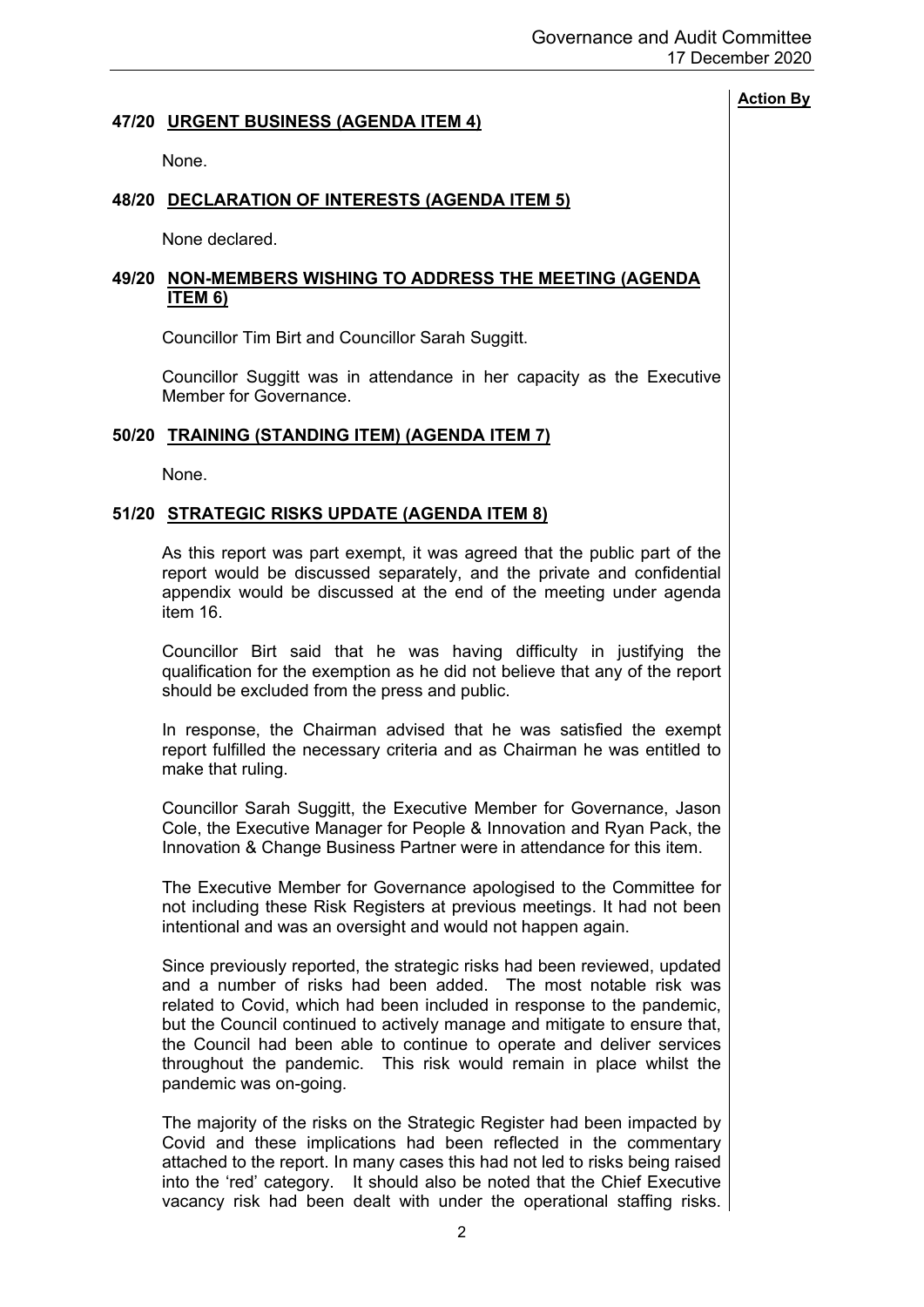|                                                                                                                                                                                                                                                                                                                                                                                                                                                                                                                                                                                                                                                                                                                                                            | <b>Action By</b> |
|------------------------------------------------------------------------------------------------------------------------------------------------------------------------------------------------------------------------------------------------------------------------------------------------------------------------------------------------------------------------------------------------------------------------------------------------------------------------------------------------------------------------------------------------------------------------------------------------------------------------------------------------------------------------------------------------------------------------------------------------------------|------------------|
| Currently the Chief Executive's duties were being completed by the two<br>experienced Executive Directors as the Council continued to operate<br>through the pandemic in the interim Place Based Management structure.                                                                                                                                                                                                                                                                                                                                                                                                                                                                                                                                     |                  |
| The Council had also successfully recruited to the statutory role of Head<br>of Paid Services. Executive Briefings remained in place as well as the<br>formal meeting structure between Executive Members and the Executive<br>Officers.                                                                                                                                                                                                                                                                                                                                                                                                                                                                                                                   |                  |
| The Executive Manager for People & Innovation also apologised to the<br>Committee for the oversight and he was working to ensure that the Risk<br>report would be brought to the meetings on a required basis in future.                                                                                                                                                                                                                                                                                                                                                                                                                                                                                                                                   | <b>JCole</b>     |
| The Chairman acknowledged their apologies and thanked them both<br>particularly to the Cabinet Member for attending this meeting as this had<br>been a matter of concern to the Committee.                                                                                                                                                                                                                                                                                                                                                                                                                                                                                                                                                                 |                  |
| The Innovation & Change Business Partner highlighted a number of risks<br>for Members to note.                                                                                                                                                                                                                                                                                                                                                                                                                                                                                                                                                                                                                                                             |                  |
| The likelihood of risk had been raised for the 3 financial risks within the<br>report, the Medium-Term Financial Plan, the Business Rates Retention<br>Scheme and Asset Portfolio, this had been in response to the wider<br>economic situations. Equally, the likelihood of the cyber security risk had<br>also been raised which was more reflective of the wider situation with<br>local authorities around such security.                                                                                                                                                                                                                                                                                                                              |                  |
| Members were then invited to ask questions.                                                                                                                                                                                                                                                                                                                                                                                                                                                                                                                                                                                                                                                                                                                |                  |
| The Chairman drew Members' attention to the private & confidential item<br>and the matrix to the risks where further explanations had been included<br>which would be easier for the Committee to follow.                                                                                                                                                                                                                                                                                                                                                                                                                                                                                                                                                  |                  |
| The Vice-Chairman asked a question on the failure to deliver the Local<br>Plan and Delivery Plan and suggested that this had been very much<br>affected by the emerging Government Policy. He felt that the risk had<br>increased but according to the matrix, the risk in respect of the Local Plan<br>had remained the same. Members were informed that the reason that<br>this risk had not been increased but the risk to the emerging Policy had<br>been due to the conversations that he had been having with the Director<br>of Planning & Building Control where it had been agreed that if there were<br>issues with the emerging Policy there were still other options available to<br>the Council in respect of the delivery of the Local Plan. |                  |
| Councillor Birt mentioned the critical breach of ICT and the failure to<br>maximise the income from the Council's investment portfolio. He had<br>noted that the risks were the exact same on both matrices but felt that on<br>the ICT security risk whether the Council had under-estimated the<br>consequences and felt that it should be included in the critical impact<br>area.                                                                                                                                                                                                                                                                                                                                                                      |                  |
| The Innovation & Change Business Partner felt that this was a fair<br>comment around the impact of such a breach and he would be happy to<br>pick this up with the Head of IT outside of this meeting.                                                                                                                                                                                                                                                                                                                                                                                                                                                                                                                                                     | <b>RPack</b>     |
| Councillor Clarke agreed with the risks as set out in the report but as this                                                                                                                                                                                                                                                                                                                                                                                                                                                                                                                                                                                                                                                                               |                  |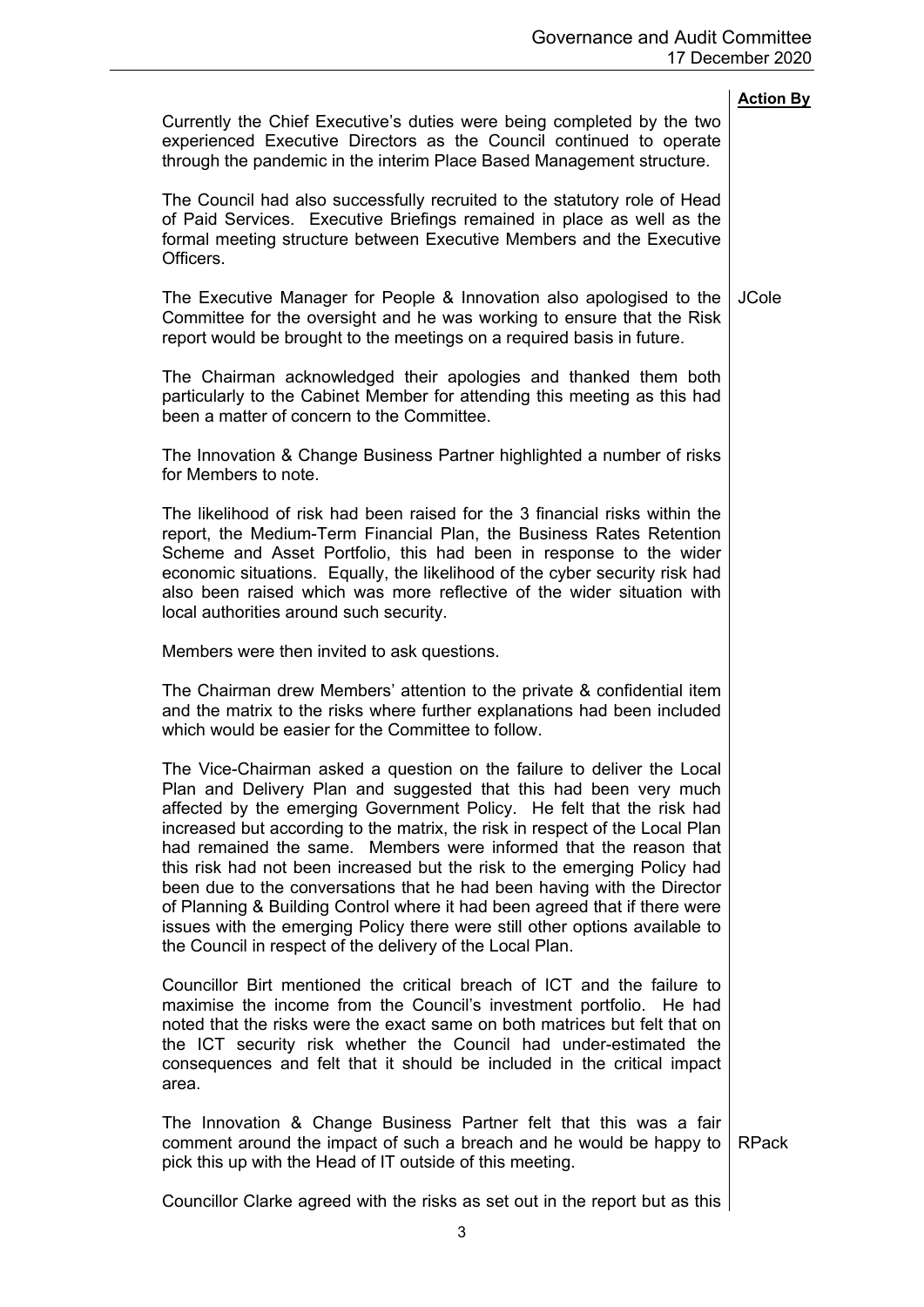|       |                                                                                                                                                                                                                                                                                                                                                                                                                                                                                                                                                                                   | <b>Action By</b> |
|-------|-----------------------------------------------------------------------------------------------------------------------------------------------------------------------------------------------------------------------------------------------------------------------------------------------------------------------------------------------------------------------------------------------------------------------------------------------------------------------------------------------------------------------------------------------------------------------------------|------------------|
|       | Committee met periodically, he asked if he could assume that if the risk<br>levels changed that the Council had the flexibility to review and change<br>Members were informed that Managers were asked to<br>those risks.<br>update their risks once every quarter and if there were any major<br>changes, more than once in a quarter, the Managers were able to access<br>the risk register and make an individual assessment, but he would be<br>more than happy to provide the Committee with verbal updates on any<br>significant changes to those risks to future meetings. | <b>RPack</b>     |
|       | Mr Plaskett thanked the Officers for the updates on pages 25 to 30 of the<br>agenda pack as this information provided clarity and had provided him<br>with some assurance that these strategic risks were being monitored. He<br>still had some minor issues with the action dates that suggested that they<br>were not being looked at as no target dates had been set.                                                                                                                                                                                                          |                  |
|       | Referring back to Councillor Birt's earlier point in respect of ICT, this had<br>reminded him of the number of internal audit actions that had been<br>outstanding on cyber security for more than a year and was concerned<br>that the right level of commitment was not being provided.                                                                                                                                                                                                                                                                                         |                  |
|       | In terms of target dates, the Innovation & Change Business Partner said<br>that he would, ahead of the February meeting, provided Members with a<br>verbal update on revised target dates for the Committee's consideration.<br>Equally on the cyber security audit issue, Members were informed that<br>this matter would be discussed with the Auditors and IT and he believed<br>that the Council was in a position to close down many of these risks.<br>Members would be kept informed accordingly.                                                                          | <b>RPack</b>     |
|       | Councillor James referred back to risk in respect of the Local Plan. It<br>stated quite clearly on page 29 of the agenda pack that this had therefore<br>led to a rise in the risk likelihood yet referring to the matrix no changes<br>had been made. The Innovation & Change Business Partner apologised<br>as this risk should have been raised from a likelihood of a 2 to a 3 and<br>would be amended accordingly.                                                                                                                                                           | <b>RPack</b>     |
|       | The contents of the report were noted.                                                                                                                                                                                                                                                                                                                                                                                                                                                                                                                                            |                  |
|       | Members then went into private session to discuss agenda item 16.                                                                                                                                                                                                                                                                                                                                                                                                                                                                                                                 |                  |
| 52/20 | <b>PROGRESS REPORT ON INTERNAL ACTIVITY (AGENDA ITEM 9)</b>                                                                                                                                                                                                                                                                                                                                                                                                                                                                                                                       |                  |
|       | Fiona Dodimead, the Internal Audit Director (TIAA) presented the report<br>and provided Members with a progress update.                                                                                                                                                                                                                                                                                                                                                                                                                                                           |                  |
|       | A great deal of work had been carried out in Quarter 3 but unfortunately<br>due to the timing of the audits, the final report for this meeting had not<br>been produced. This work would be reported at the next meeting.                                                                                                                                                                                                                                                                                                                                                         |                  |
|       | In terms of reporting, the assurance mapping had been concluded and<br>this draft report would be presented to the Head of Internal Audit for<br>review.                                                                                                                                                                                                                                                                                                                                                                                                                          |                  |
|       | The Corporate Governance & Procurement audit was in progress and<br>was due to conclude over the next few weeks.                                                                                                                                                                                                                                                                                                                                                                                                                                                                  |                  |
|       | In terms of Quarter 4, all audits had been scheduled, the resources had                                                                                                                                                                                                                                                                                                                                                                                                                                                                                                           |                  |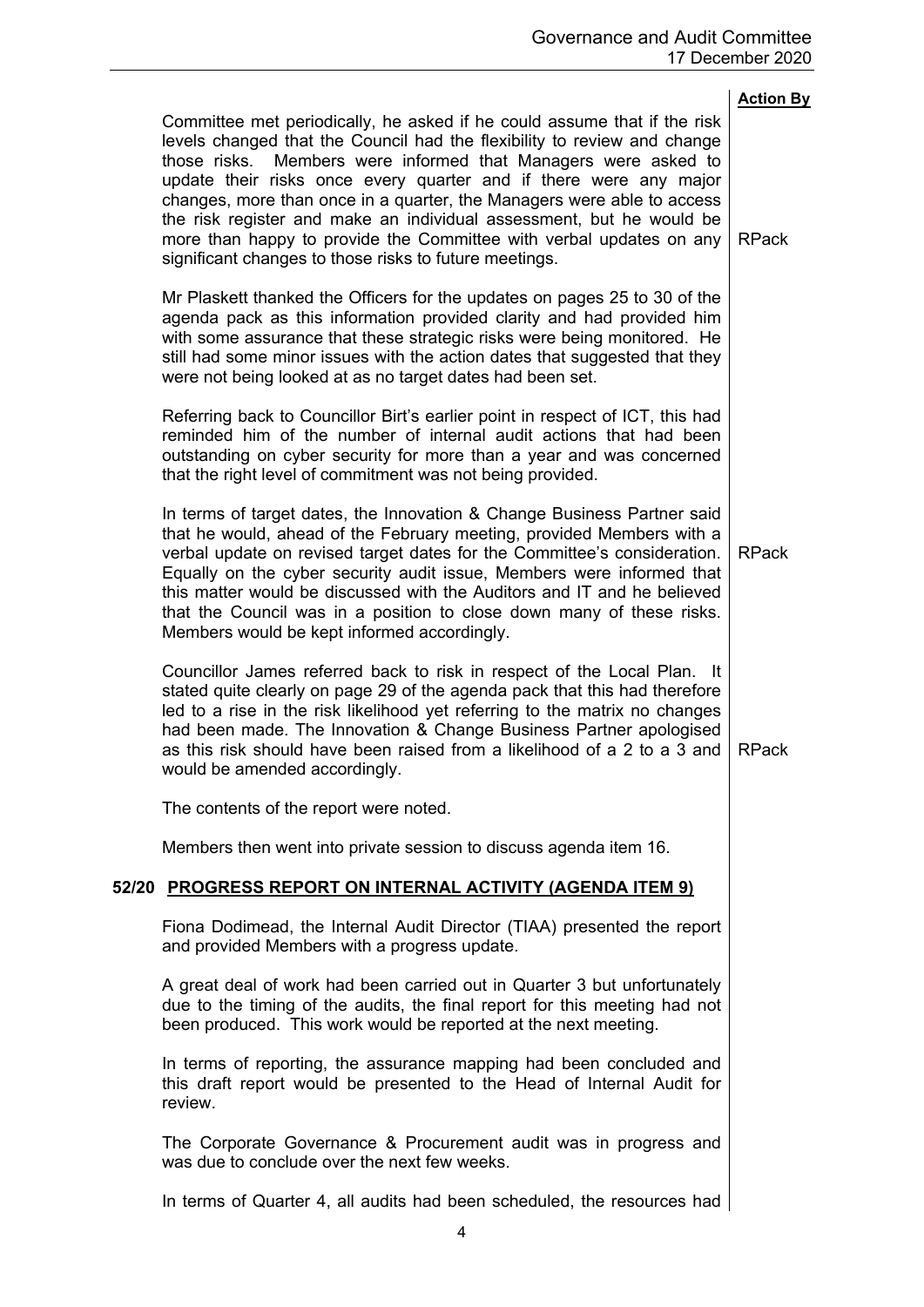been assigned and all were due to be completed by the end of the financial year.

No questions were asked, and the report was otherwise noted.

## **53/20 ANNUAL REPORT ON THE TREASURY MANAGEMENT SERVICE AND ACTUAL PRUDENTIAL INDICATORS 2019-20 (AGENDA ITEM 10)**

Alison Chubbock, the Chief Accountant presented the report.

This was the first of three reports for the Governance & Audit Committee to consider.

The annual report on the Treasury Management Service and Actual Prudential Indicators reported on the previous year's performance in 2019/20 and was a recommendation to Full Council.

This report would normally be brought to the Committee in the month of June but due to the pandemic the meeting had been cancelled and therefore some of the information contained within the report was out of date.

Members' attention was drawn to Appendix A. The Chief Accountant advised that some of this information was out of date, but more recent information could be found in one of the reports being considered later on in the agenda.

In summary, Breckland Council had complied with all the requirements in 2019/20, no limits had been breached and no borrowing had been undertaken.

Attention was drawn to Appendix B, on page 48 of the agenda pack.

The capital spend table at section 2.2. showed an actual spend of £4.5m against the budget of £6.4m. This was mainly due to grant funded projects that were continuing in the current year. On page 49, the table showing the actual cash balance compared to the Council's expected, under section 3.4 of the report, showed a figure of almost £24m compared to estimates of £19m and this was partly due to below budget capital spend and due to differences in balances on debtors and creditors.

The report was otherwise fairly factual, and no questions were asked.

### **RECOMMEND** to **Full Council** that:

- **1) the actual 2019/20 prudential indicators within this report be approved; and**
- **2) the Treasury Management stewardship report for 2019/20 at Appendix B and Appendix C of the report be noted.**

## **54/20 TREASURY MANAGEMENT MID YEAR REPORT 2020-21 (AGENDA ITEM 11)**

The Chief Accountant advised that this report, reported on the activity for the current year thus far.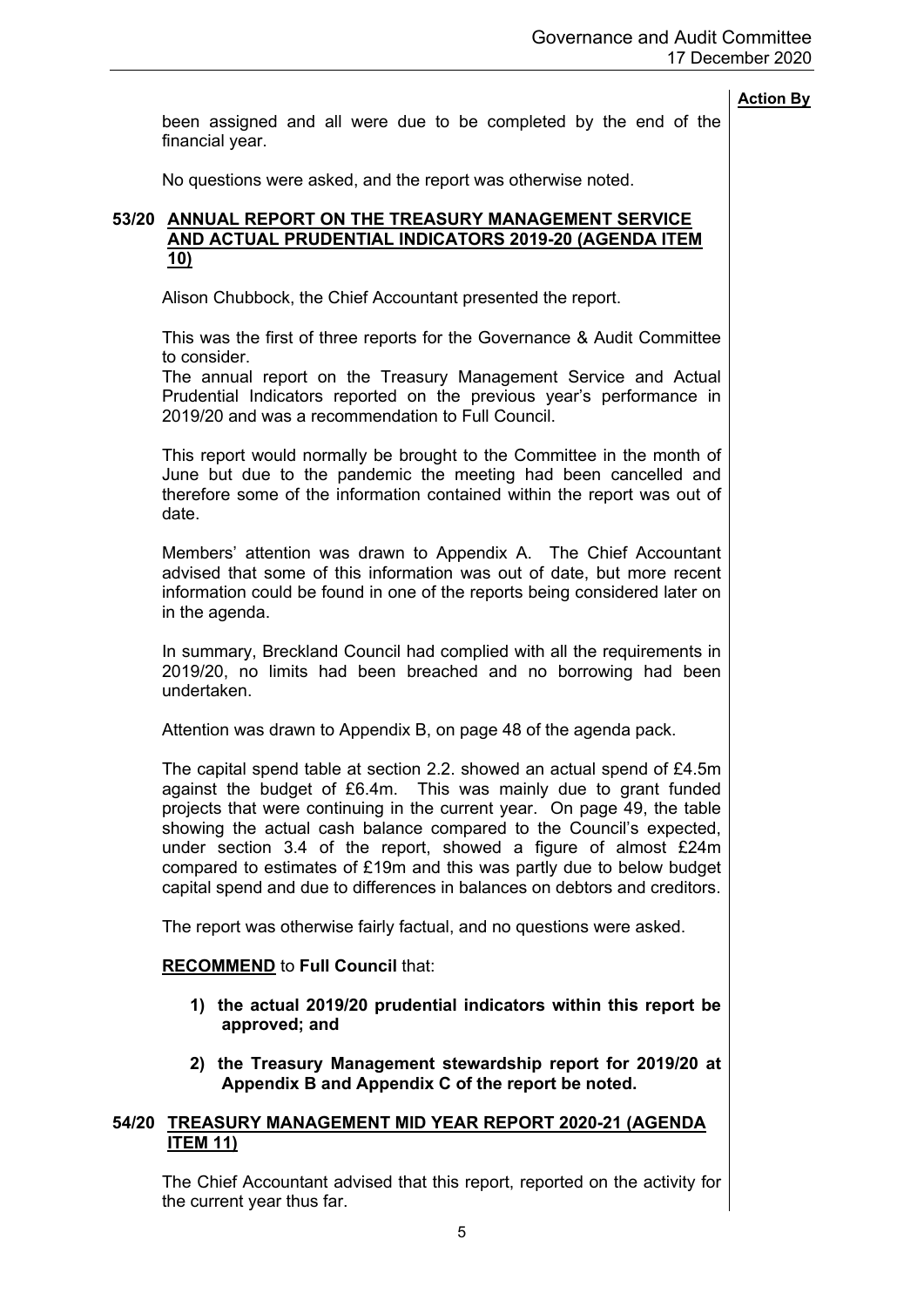The main area to note was the lack of investment returns. Although the interest rate was 0.1% the Council was struggling to get anymore than 0.01% hence the very low returns.

The Council also had much higher balances of cash than expected mainly due to the Government grants of which over £30m had been paid to the Council from the start of April 2020 to deliver grants to small businesses, retail, hospitality and leisure facilities. Many balances had to be kept for a short period of time that had proved difficult to find investment counterparties particularly when the Government DMO started to charge negative interest rates for any balances held for less than a week. However, on occasion, deposits had to be placed with the Debt Management Office (DMO) at a negative interest rate (i.e. the Council was charged to place the funds) but the total cost to date was approximately only £50. The Chief Accountant was pleased to inform Members that since then, the Council had managed to open a few more accounts and therefore funds were no longer being placed at negative rates.

The Council also took the little discretion it had on the Policy and had a £6m balance with one local authority where limits were normally £5m just through to February to help manage some of the excess cash in the short term.

Appendix A of the report contained the commentary from the Council's Treasury Advisors that was more up to date in comparison to the previous report.

During the year, the Capital Programme had been amended and some of the projects had been moved into the next financial year as part of the approved budget mainly due to pressures on staff and resourcing in respect of the pandemic earlier in the year.

Councillor Kybird, the Vice Chairman of the Governance & Audit Committee asked if there were any risks in placing monies with other local authorities. Members were informed that lending with other local authorities was classed as very low risk due to them legally having to pay back all its debts.

The Chairman hoped the Council had not invested its cash in the two authorities that were having issues around their financial stability. Members were informed that it had not.

Councillor Birt drew attention to page 64 of the agenda pack in particular the capital expenditure by Service. He had noticed a great deal of variance that the Council was moving around particularly under Commercialisation and Place and he wondered what confidence the Council had in these figures and how much this might change as it moved forward.

The Chief Accountant advised that this was the best estimate at the time, and she agreed with Councillor Birt that these numbers would most probably change particularly with the larger value projects. However, at the time of writing these were best estimates of the time frame as was dependent on so many factors going into the new year such as local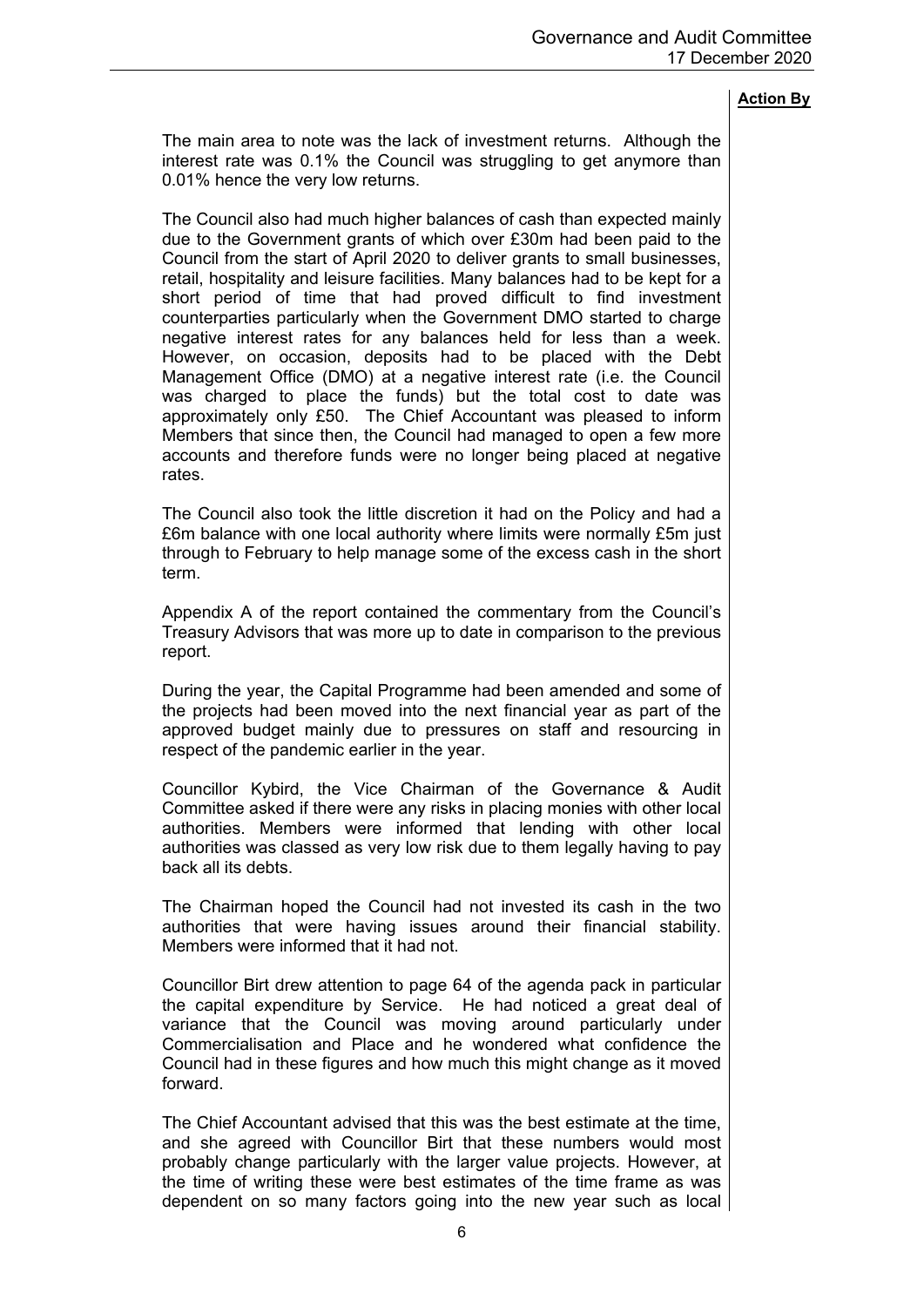lockdowns and enhanced restrictions, all would have impact and was difficult to predict.

The mid-year report and information on treasury activity was otherwise noted.

## **55/20 TREASURY MANAGEMENT POLICY & STRATEGY 2021-22 (AGENDA ITEM 12)**

The Chief Accountant presented her final report which outlined the Treasury Management Policy & Strategy for 2021-22.

The recommendations to Full Council were highlighted.

The report was a little earlier than usually reported and the reason for this was explained.

Page 69 of the agenda pack under section 1.5 provided Members with a detailed summary of the key issues and changes made to the policies and strategies. It was noted that the only changes that had been made were the numbers in the tables in respect of the Council's draft budget.

The Chairman asked if seeing this report earlier would cause any detrimental effects to the Council. The Chief Accountant explained that no detrimental effects would be caused in terms of the Policy itself the only potential change was that draft budget figures were being used; therefore, when the mid-year report was discussed at the Governance & Audit Committee in December next year there could be slightly larger variances compared to the final budget figures.

Additionally, the Chairman asked if there were any particular risks that the Committee should be considering bearing in mind the year that the Council had just had. It was explained that the main risk was the lack of ability to place monies anywhere without negative interest rates but as the majority had been resolved this should not be classed as an issue going forward.

The Vice-Chairman asked a question about the process in extending or using the Council's overdraft of £2m. Members were informed that as part of this Policy, if approved by the Committee and the Full Council, no formal approval was needed to use it; however, it would be signed off by herself as the Chief Accountant & Deputy S151 Officer before it was implemented and she would need to be confident that it was the best value for money compared to borrowing from, for example, the Public Works Loan Board (PWLB).

Councillor James asked a question under section 1.4 of the report where it stated that an extension to the current arrangement was being negotiated and asked if this was in the context of the pandemic. The Chief Accountant explained that this had nothing to do with Covid, it was about the contractual arrangements coming to an end. There were very few people who offered this service and, as a consequence, the Finance Team had been liaising with the Council's Procurement Team to extend the current contract with Link Asset Services, the Council's external Treasury Management Advisors.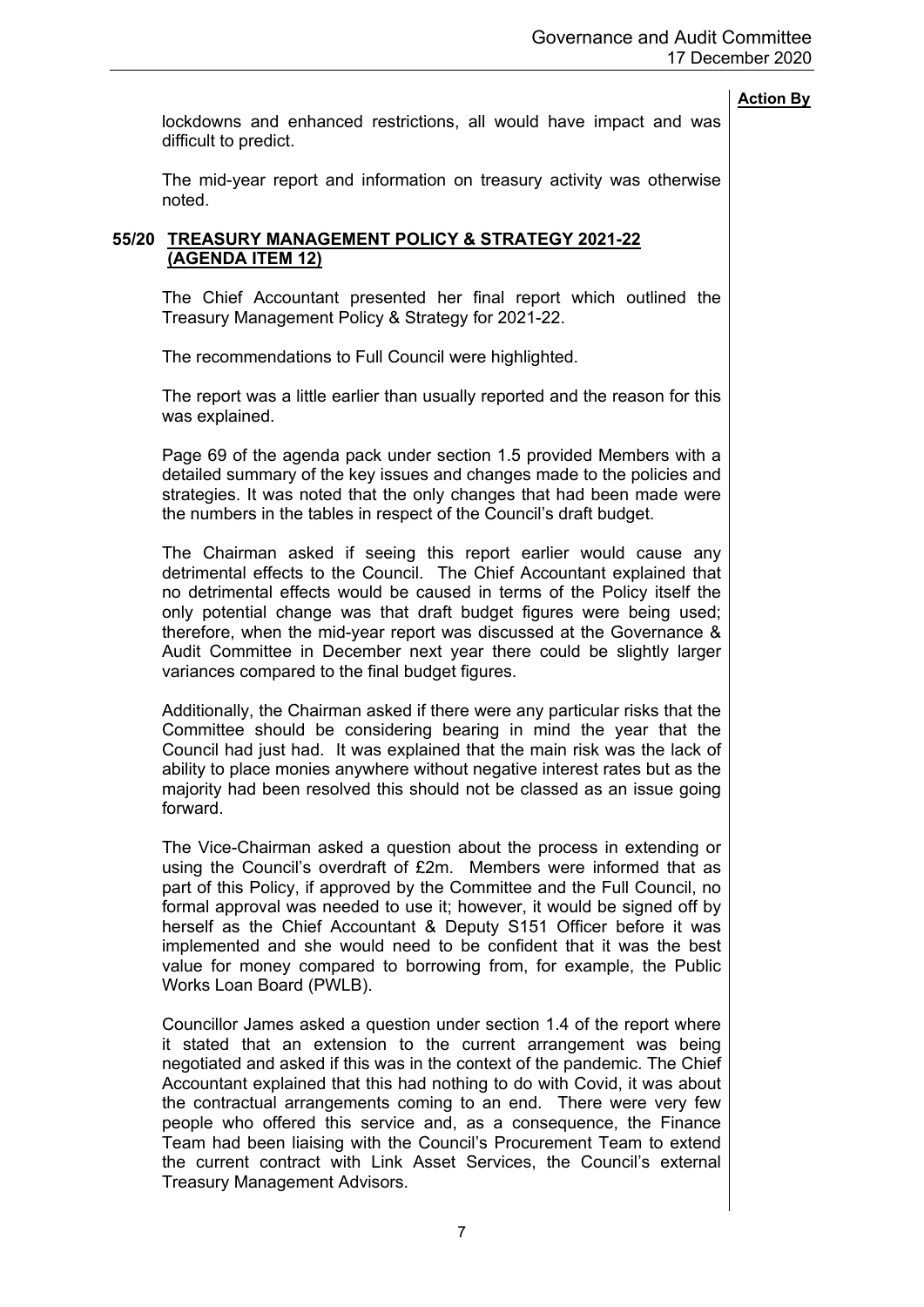Mr Plaskett, the Lay Advisor to the Committee asked the following questions:

On page 69, under section 1.5 of the report, it stated that the Council had a borrowing need for 2020-21 but he had noticed somewhere else in the report that there was no borrowing requirement for this year. The Chief Accountant explained that this one of the oddities of the reporting on the Prudential Indicators and explained that in numbers the Council did have a borrowing need against its capital but because the Council had balances in its banks of reserves it was called internal borrowing. In other words, the Council was able to fund the short term need to pay off the capital over the next three years for its internal balances.

Under table 1, there was a huge amount of capital expenditure under Commercialisation and Mr Plaskett asked if this was in respect of waste collections discussed at a previous meeting. The Chief Accountant agreed that it was a big increase than normal but the main reason for that was in respect of the two large externally funded power projects - £14m Homes England grant for power at Thetford and just over £2m for power at Snetterton also grant funded. The waste vehicles and equipment had been shown under the Place directorate. On table 2, it was explained that the very last line that showed the net financing need for the year, was reducing due to the Council repaying the borrowing from internal balances.

On page 73, on table 3, Mr Plaskett did not understand the figures and asked for these to be explained. Members were informed that this table linked to back to the very first question that Mr Plaskett had asked. This was the number that had to be calculated for the borrowing need for Capital purposes, the number at the bottom of the table was the Capital Financing Requirement and because it was a positive number, in theory, this meant that the Council did not have enough money to finance the Capital Programme; however, it did have enough due to it being paid off in Revenue over the years.

Table 7 on page 75, there was a typing error on the finance leases under 31/03/2020, one figure too many. AChubbock

The Chairman thanked Mr Plaskett for his questions and felt that these large projects for the power at Thetford and Snetterton were very exciting and were projects that the Council had been championing for a long time. He was pleased to finally see the evidence of them both appearing in the budgets going forward.

After being duly proposed and seconded, it was

**RECOMMENDED** to **Full Council** that the following be approved:

- **1) The Treasury Management Strategy 2021-22 to 2023-24 at Appendix A;**
- **2) The Minimum Revenue Provision (MRP) statement contained within Appendix A which sets out the Council's policy on MRP;**
- **3) The Prudential & Local Indicators and limits contained within Appendix A (Tables 1-11);**